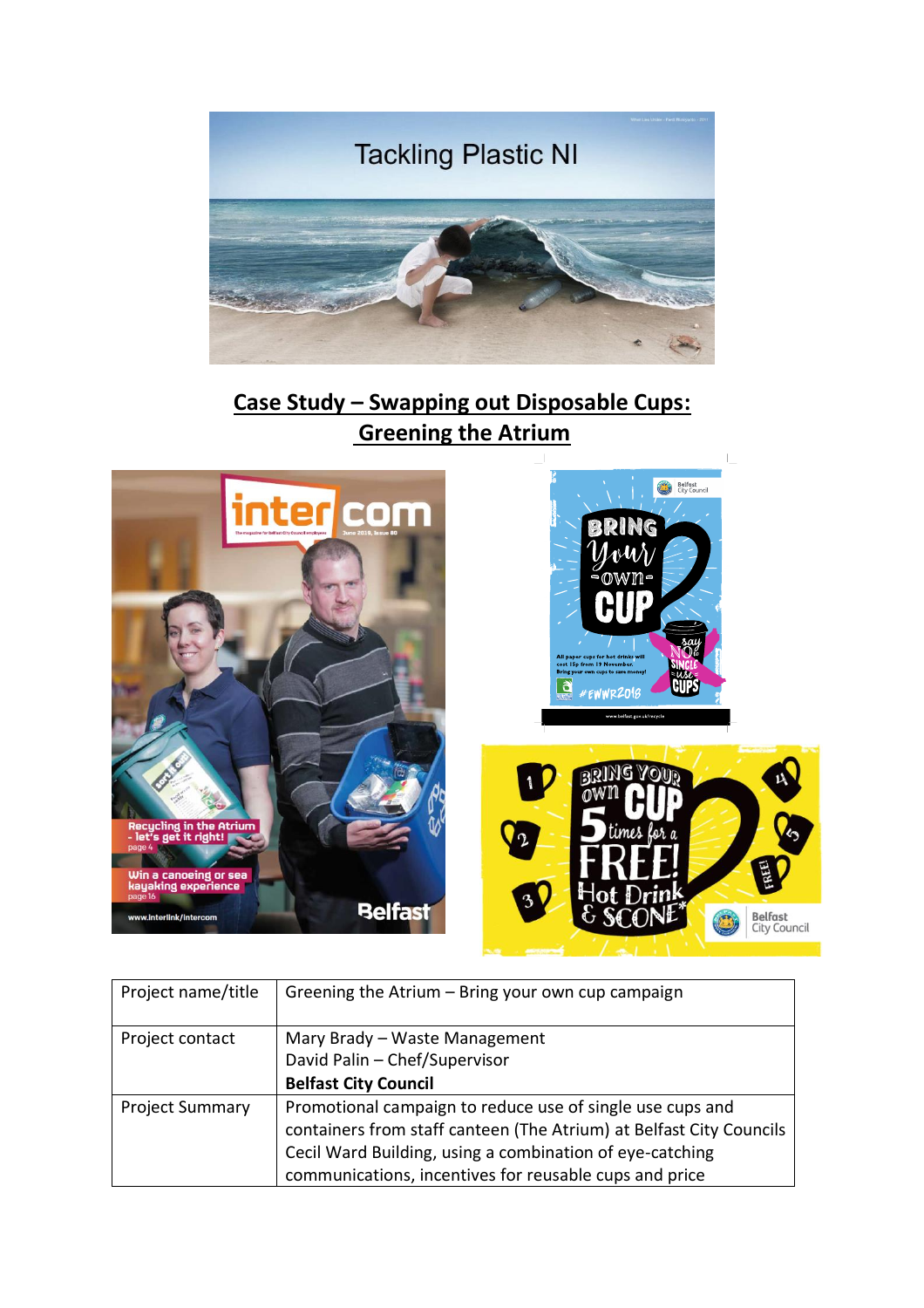|                                                                                  | surcharges for disposables (+15p), launched in European Week<br>for Waste Reduction 2018. We also pushed the message of<br>correct use of recycling bins in the canteen around the same<br>time.                                                                                                                                                       |
|----------------------------------------------------------------------------------|--------------------------------------------------------------------------------------------------------------------------------------------------------------------------------------------------------------------------------------------------------------------------------------------------------------------------------------------------------|
| Aims/objectives of<br>project                                                    | To reduce the use of single use plastic cups, paper cups<br>$\bullet$<br>and take away containers.<br>To improve sustainability by introducing some<br>$\bullet$<br>compostable packaging<br>To improve recycling in the staff canteen<br>$\bullet$<br>To instill a long term attitudinal change in customers<br>$\bullet$<br>around single use items. |
| Funded by                                                                        | Jointly funded by Atrium Management and Waste Management                                                                                                                                                                                                                                                                                               |
| Cost                                                                             | Purchase of 250 reusable water cups - £209.93<br>$\bullet$<br>Purchase of new 6 recycling bins (metal sack holders)-<br>£275.94<br>Purchase of 252 new mugs for hot drinks - £892.08<br>Purchase of 2 tray bases and 14 trays for storage of<br>$\bullet$<br>glasses and mugs - £319.86<br>Cost split between council departments                      |
| Cost savings<br>through supply of<br>alternative<br>products/landfill<br>savings | Since the beginning of this exercise.<br>Saving of £720 in hot drink cups<br>Saving of £80 in water cups                                                                                                                                                                                                                                               |
| Increases in<br>recycling or<br>reduction targets if<br>any                      | 25% increase in co-mingled recycling from the Atrium<br>$\bullet$<br>100% decrease in the use of single use cups for water in<br>the Atrium<br>90% decrease in the use of the single use cups for hot<br>drinks in the Atrium                                                                                                                          |
| Target audience                                                                  | Staff in Cecil Ward Building and 9 Adelaide, as well as visitors<br>from City Hall and others who use the canteen.                                                                                                                                                                                                                                     |
| <b>Successes</b>                                                                 | Massive reduction in the number of disposable cups used<br>Significant increase in waste captured for recycling<br>Significant decrease in number of boxes taken for take-out<br>food<br>Feedback survey results were very positive about the<br>campaign and respondents were keen for it to continue                                                 |
| <b>Barriers</b>                                                                  | Many of the new plastic tumblers and the new cups for hot drinks<br>went missing in the months after the campaign launched. People<br>brought them back to their desks or offsite and we had to request                                                                                                                                                |